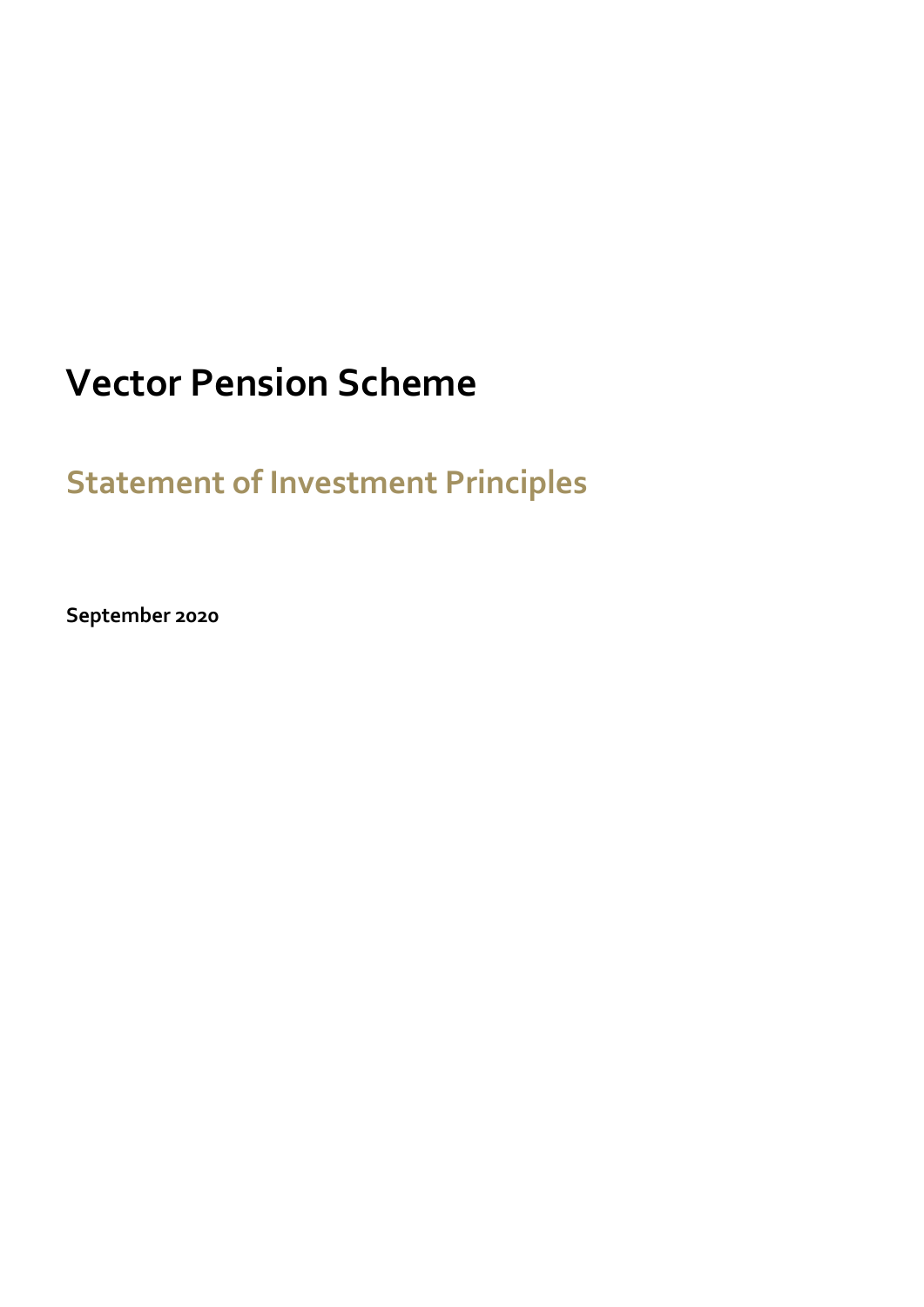### **Vector Pension Scheme**

September 2020

# **Contents**

| $\mathbf{1}$   | Introduction                                | 3  |
|----------------|---------------------------------------------|----|
| $\overline{2}$ | <b>Scheme Governance</b>                    | 4  |
| 3              | Investment Objectives                       | 5  |
| 4              | <b>Investment Strategy</b>                  | 6  |
| 5              | <b>Strategy Implementation and Managers</b> | 8  |
| 6              | Monitoring                                  | 10 |
| $\overline{7}$ | Corporate Governance and ESG                | 11 |
| 8              | <b>Risks</b>                                | 12 |
| 9              | Other Issues                                | 14 |
|                | Appendix A - Responsibilities               |    |
|                | Appendix B - AVC Overview                   |    |
|                |                                             |    |

# Version Update

| Version | <b>Effective from</b> |  |
|---------|-----------------------|--|
| 4.0     | May 2010              |  |
| 5.0     | February 2012         |  |
| 6.0     | June 2016             |  |
| 7.0     | September 2017        |  |
| 8.0     | March 2019            |  |
| 9.0     | September 2019        |  |
| 10.0    | <b>July 2020</b>      |  |
| 11.0    | September 2020        |  |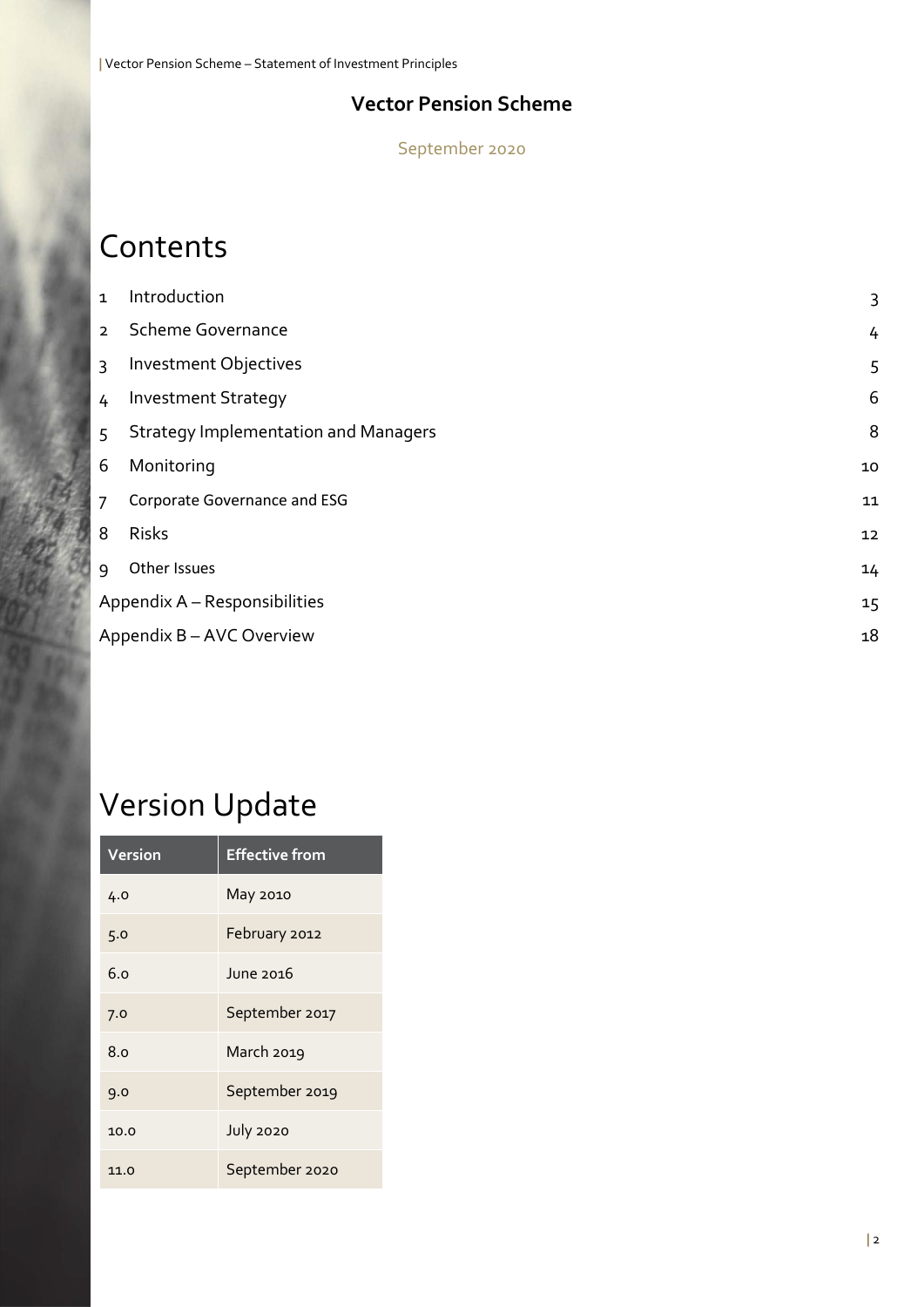## 1 Introduction

This document constitutes the Statement of Investment Principles (the "SIP") required under Section 35 of the Pensions Act 1995 for the Vector Pension Scheme (the "Scheme"). It describes the investment policy being pursued for the Scheme by the Directors of the Vector Pension Trustees Limited (the "Trustee" of the Scheme) and is in compliance with the Government's voluntary code of conduct for Institutional Investment in the UK ("the 2001 Myners' Principles"). This SIP also reflects the requirements of Occupational Pension Schemes ((Investment and Disclosure)(Amendment and Modification) Regulations 2018.

The Scheme Actuary is Nick Vine of XPS Pensions; the Investment Adviser is River and Mercantile Investments Limited. They are collectively termed the "Advisers". The Scheme Lawyers are Osborne Clarke.

The Trustee confirms that, before preparing this SIP, it has consulted with Vector Industries Limited (the "Company") and has obtained and considered written advice from the Investment Adviser.

The Trustee is responsible for the investments of the Scheme's assets and where the Trustee is required to make an investment decision, it always receives written advice from the Advisers first and it believes that this, together with its own expertise and training, ensures that it is appropriately familiar with the issues concerned.

In accordance with the Financial Services & Markets Act 2000 ('FSMA'), the Trustee sets general investment policy, but has delegated the day-to-day investment of the Scheme's assets to River and Mercantile Investments Limited ("R&M"), hereafter referred to as the "Investment Manager". The Investment Manager has discretion to invest the Scheme assets in underlying securities and funds, either directly or through the use of other investment managers of pooled funds (hereafter referred to as the "Underlying Managers") to run the portfolio on a day-to-day basis. The Trustee has acknowledged and considered with sufficient diligence the potential conflict that may arise from the Investment Manager and the Investment Adviser being the same organisation.

#### **1.1 Declaration**

The Trustee confirms that this SIP reflects the Investment Strategy it has implemented for the Scheme. The Trustee acknowledges that it is its responsibility, with guidance from the Advisers, to ensure the assets of the Scheme are invested in accordance with this SIP.

**For and on behalf of the Trustee of the Vector Pension Scheme**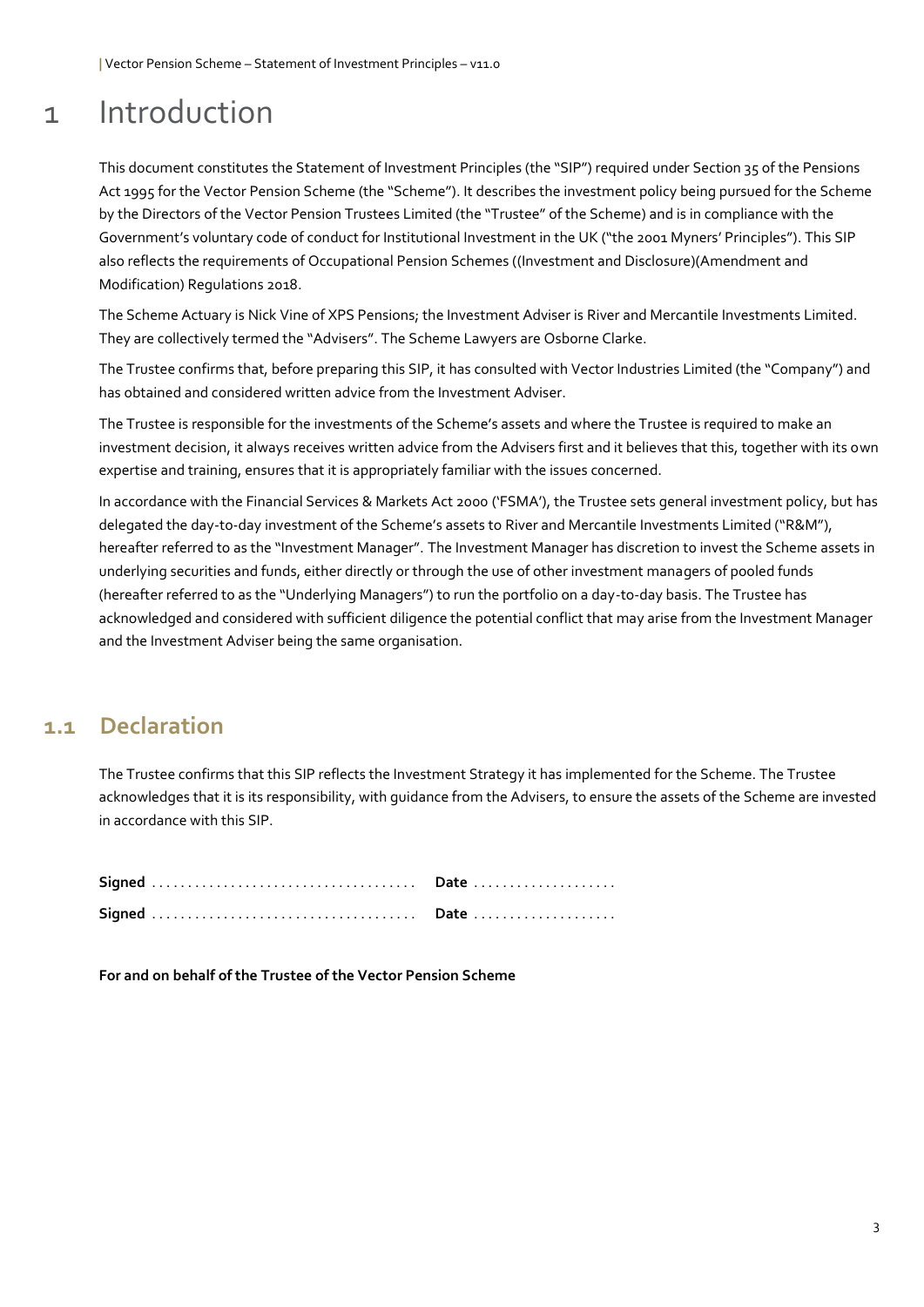## 2 Scheme Governance

The Trustee is responsible for the governance and investment of the Scheme's assets. The Trustee considers that the governance structure set out in this SIP is appropriate for the Scheme, as it allows the Trustee to make the important decisions on investment policy, while delegating the day-to-day aspects to the Investment Manager or to the Advisers as appropriate. The responsibilities of each of the parties involved in the Scheme's governance are detailed in Appendix A.

The Trustee believes that it should be collectively involved in the investment decision-making and has therefore decided not to appoint an Investment Sub-Committee to deal with investment matters.

The Trustee will review this SIP at least every three years, or following any changes to the investment strategy, and modify it with consultation from the Advisers and the Sponsoring Employer if deemed appropriate. There will be no obligation to change this SIP, the Investment Manager or Adviser as part of such a review.

4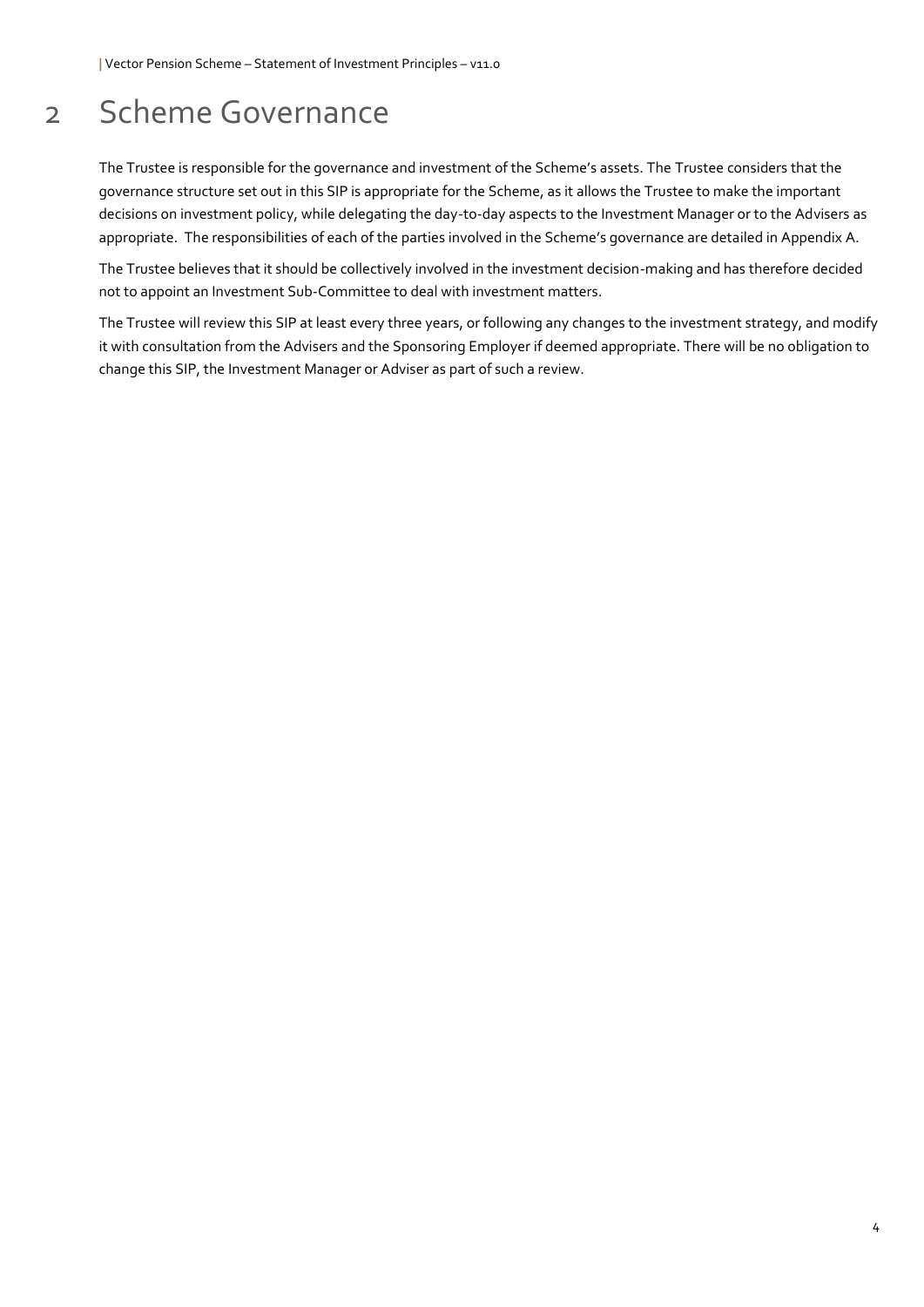### 3 Investment Objectives

The overall objective of the Scheme is to meet the benefit payments promised as they fall due. The Trustee has set the following qualitative objectives:

- To ensure that the accumulated fund together with any contributions payable by the Company in the future are invested in such a manner that the benefits for each member can be paid from the Scheme as they arise.
- To limit the risk of the assets failing to meet the liabilities over the long term.

In order to meet these qualitative objectives, the Trustee has set the following quantitative objectives. These are measurable and quantifiable objectives that the Trustee can use to monitor the ongoing performance of the Scheme's investments to ensure the qualitative objectives are met.

▪ To achieve returns equal to the change in the value of the liabilities + 2.1% p.a. on the total assets after including the performance of the liability hedging swaps overlay and the sensitivity of collateral assets or cashflow matching credit assets held to changes in interest rates and inflation expectations.

The Advisers have worked with the Trustee to agree these objectives. These objectives have due regard to any future contributions expected from the Employer.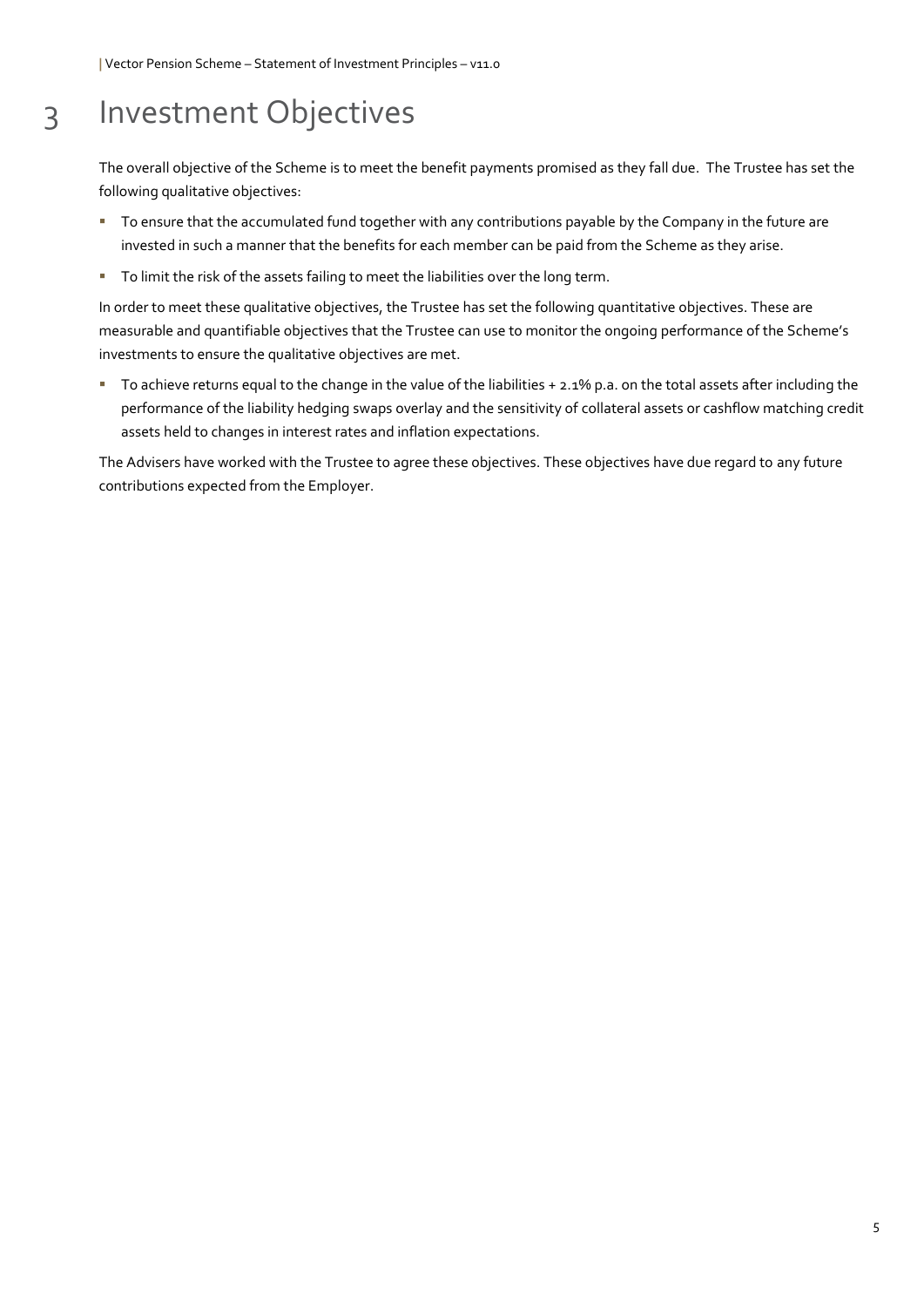### 4 Investment Strategy

#### **4.1 Investment Structure**

The Trustee's approach to investment strategy is to allocate the assets into three pools – Growth assets, Collateral assets and liability hedge, and Cashflow matching credit assets.

#### **1. Growth Assets**

- The primary purpose of the assets utilised in this component of the investment structure is the generation of the targeted level of investment return in a risk-controlled manner.
- Eligible assets will include, but not be limited to, equities, high yield bonds, property, commodities, hedge funds, alternatives and equity derivative strategies.
- These assets will be managed by River and Mercantile Investments Limited subject to the terms and restrictions of the Investment Management Agreement entered into between the Trustee and River and Mercantile Investments Limited.
- **The Investment Management Agreement specifies the maximum and minimum allocations to specific asset** classes, but discretion as to the actual allocation from time to time has been delegated to the Investment Manager.
- Equity derivative overlay strategies used in the investment strategy would be subject to the terms and guidelines of the Investment Management Agreement entered into with River and Mercantile Investments Limited.
- The targeted level of investment return will be 3 month LIBOR + 3% p.a., net of management fees. With effect from 30 September 2020, the targeted level of investment return will be SONIA + 3.125% p.a., net of management fees.

#### **2. Collateral assets and liability hedge**

- **The primary purpose of the assets utilised in this component of the investment structure is risk management,** protection and in particular managing liability risk resulting from changes in interest rates and market expectations of future inflation.
- The physical assets invested in will include, but not be limited to, fixed interest gilts, inflation-linked gilts and cash.
- The physical assets will be augmented by a "swap overlay" such that in combination with the physical assets this component of the investment structure provides the required level of liability hedging.
- The swaps overlay will include the use of derivatives such as long-dated interest rate swaps, inflation swaps and total return swaps based on an underlying Gilt or Gilt Index.
- The assets and derivatives in this component of the investment structure will be managed under the Investment Management Agreement with River and Mercantile Investments Limited.

#### **3. Cashflow matching credit assets**

- The primary purpose of this allocation is the efficient distribution of income and capital to match a proportion of liability cashflows as well as mitigating some of the interest rate risks inherent in the liabilities.
- **The physical assets will be invested in a portfolio or corporate bonds.**
- The strategic target yield at inception of the mandate is gilts+1.2% p.a.

The Trustee has agreed, following advice from their Investment Adviser, to allocate 55% of the Portfolio to Growth assets, 15% of the Portfolio to the Collateral assets and 30% of the Portfolio to Cashflow matching credit to achieve the overall target of liabilities + 2.1% per annum (net of fees). The Trustee acknowledges that the allocation to Cashflow matching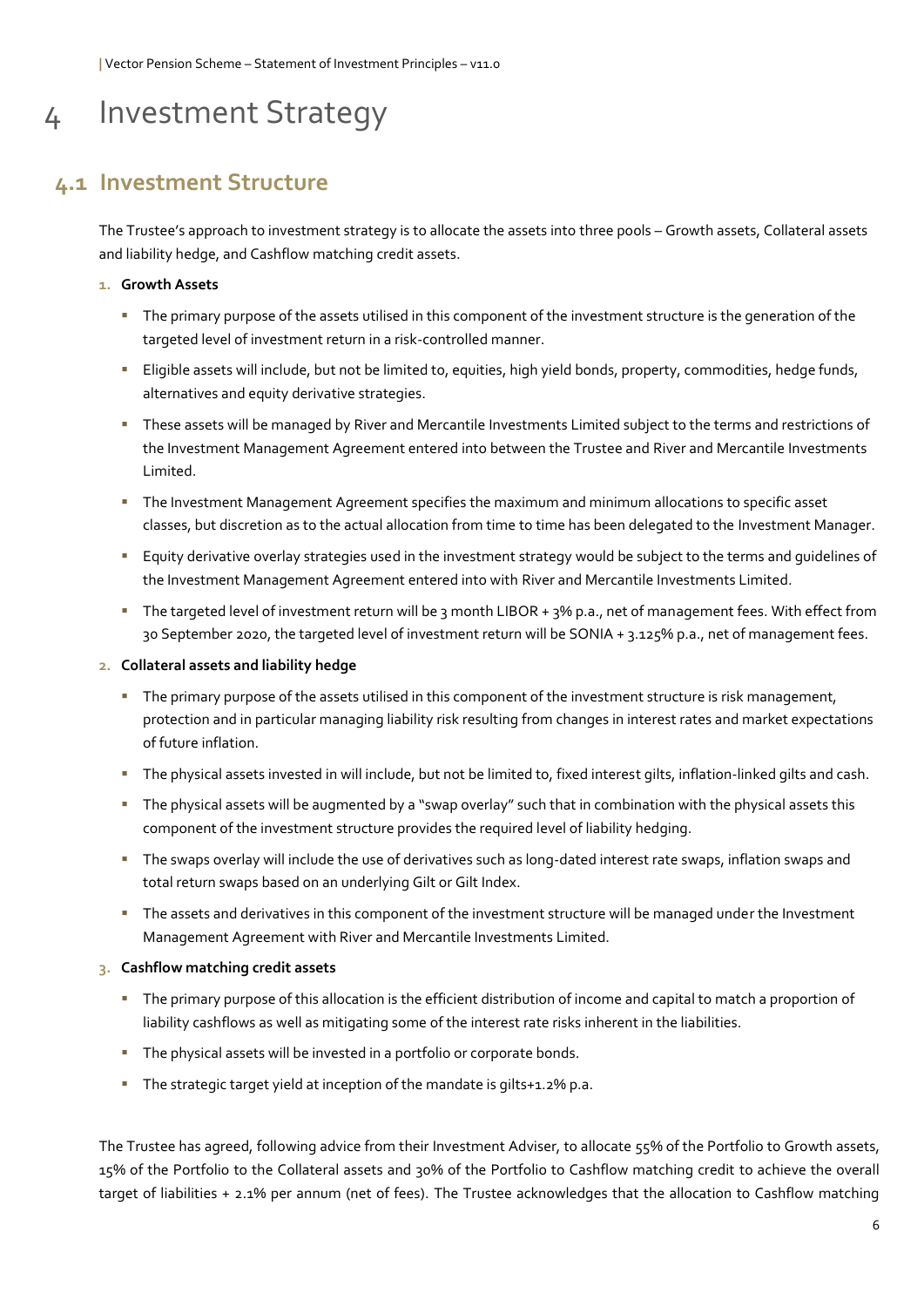credit will reduce over time (unless the Scheme's asset allocation is actively rebalanced) as income and capital is distributed and therefore excluding Cashflow matching credit 79% of the remaining portfolio will be invested in Growth assets and 21% in Collateral assets.

The Trustee, in conjunction with its Investment Adviser, will monitor the ongoing allocation to each pool of assets due to market movements. The Trustee recognises that the actual asset allocation may fluctuate depending on the performance of investment markets. The Trustee will consider advice from its Investment Adviser when addressing whether to rebalance the actual asset allocation back to the strategic split between Growth assets, Collateral and liability hedge assets, and Cashflow matching credit assets.

#### **4.2 Asset Allocation**

The Trustee recognises the importance of asset allocation to the overall investment returns achieved. However, given the delegated approach to managing the Growth assets, the Trustee also recognises that the asset allocation will change as a result of a range of factors, including changes in market conditions.

However, in recognition of the risks that asset allocation can imply, asset allocation control ranges are specified in the Investment Management Agreement.

### **4.3 Suitability**

The Trustee has taken advice from the Advisers to ensure that the asset allocation strategy is suitable for the Scheme, given its liability profile, objectives legislative requirements, regulatory guidance and specifications in the Trust Deed.

The Trustee is also aware in particular that the Investment Manager is regulated by the Financial Conduct Authority in pursuit of the functions provided, and that this is a means of establishing suitability under the Pensions Act 1995. The Trustee will continue to monitor the ongoing suitability of its providers through regular meetings and reports.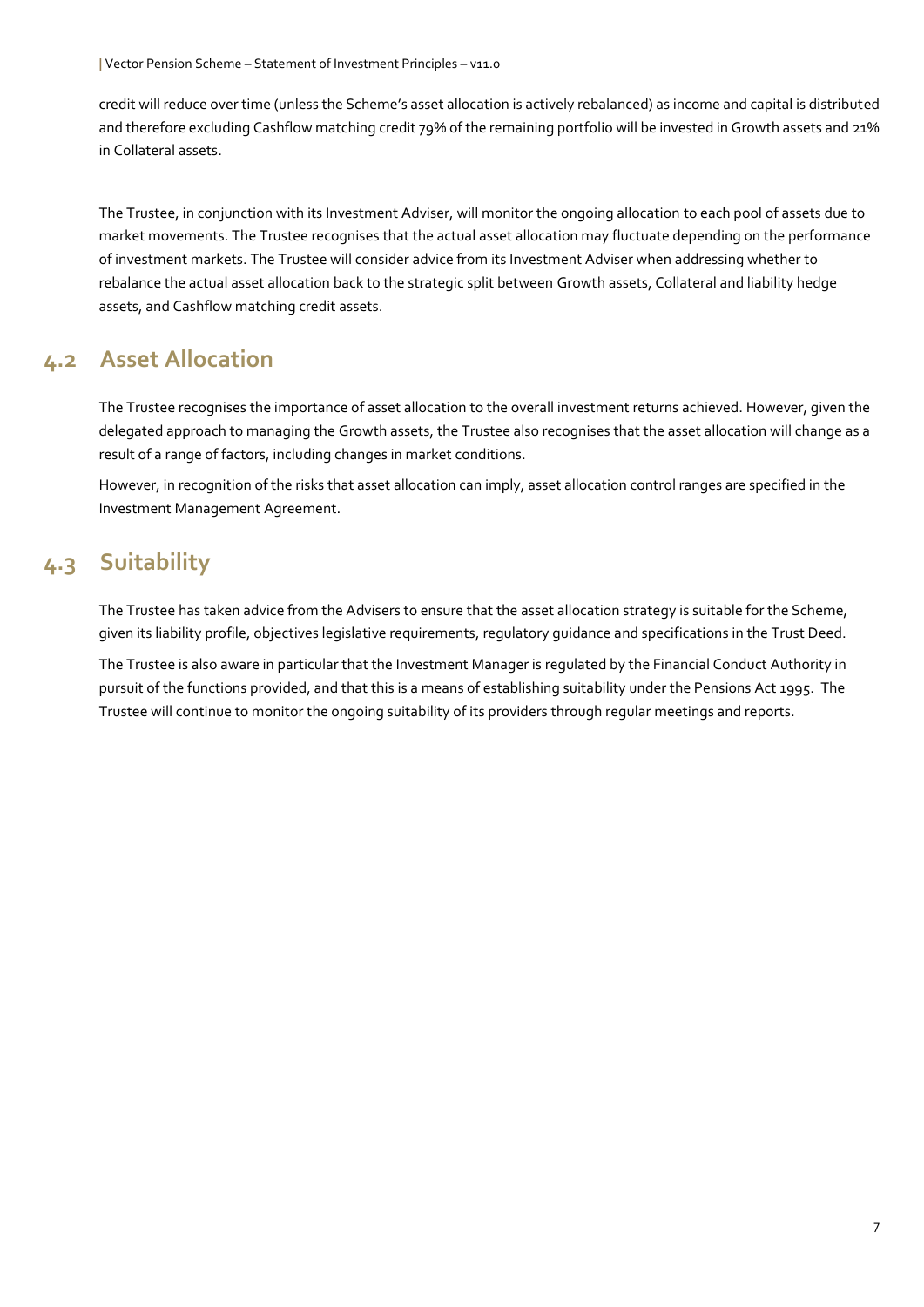### 5 Strategy Implementation and Managers

### **5.1 The Investment Manager**

The Trustee, in consultation with their Advisers, delegated the day-to-day investment of the assets to the Investment Manager under the terms of the Investment Management Agreement.

Under this structure the Investment Manager is appointed to invest the Scheme's assets through:

- Determining the composition of all elements of the Growth assets.
- Selecting underlying managers.
- **Defining the allocations to each underlying manager and the most appropriate form of access.**
- Making changes to all of the above where appropriate.
- To appoint the manager(s) for the Cashflow matching credit mandate and make changes where appropriate.

The performance expectation of this process is delivery on the investment objective set for the Growth assets.

Under this structure, for the Collateral and liability hedge assets, the Investment Manager has discretion in respect of:

- Collateral management.
- **Trading new swap contracts in line with the quidelines specified by the Trustee.**
- Decisions over the appropriate swap contracts (including the use of swaptions) and gilts to use in order to meet the Trustee guidelines.
- **The levels of interest rate and inflation hedging (subject to ranges set by the Trustee).**

#### **5.2 Mandates and Performance Objectives**

The Trustee has received advice on the appropriateness of the Investment Manager's performance objectives, benchmarks and risk tolerances from the Advisers and believes them to be suitable to meet the Scheme's objectives. The Investment Manager has been mandated by the Trustee to manage the investments, and details of these mandates are set out in the Investment Management Agreement

#### **5.3 Diversification**

The assets will be invested in a diverse portfolio of investments in order to reduce investment risk. The range of, and any limitation to the proportion of, the Scheme's assets held in any asset class will be agreed between the Investment Manager and the Trustee. Set limitations for the Growth assets are specified in the Investment Management Agreement with the Investment Manager and may be revised from time to time where considered appropriate as circumstances change. This will also include reference to the Cashflow matching credit mandate. The Trustee also has regard to the investment powers of the Trustee as defined in the Trust Deed.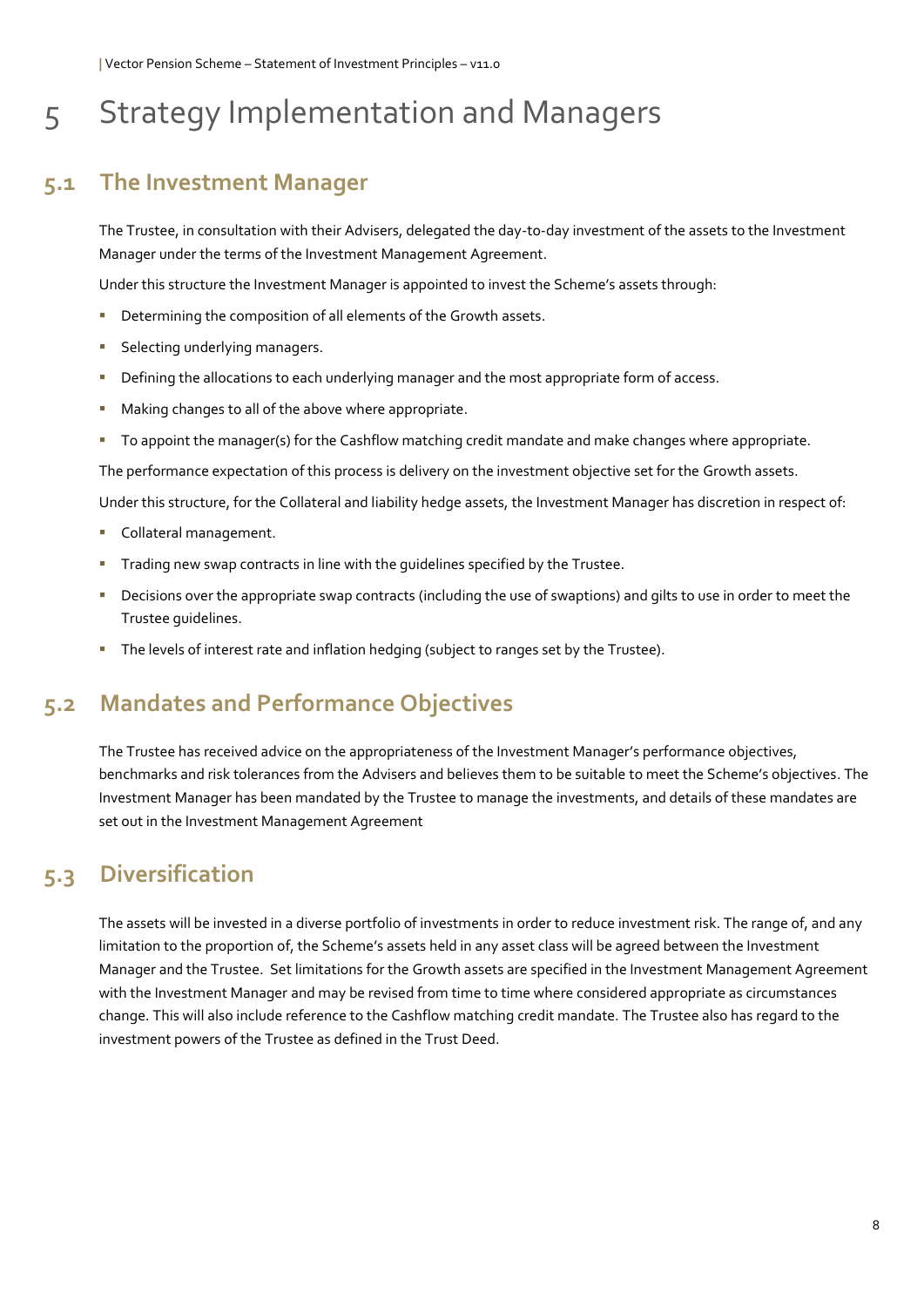### **5.4 Derivatives**

The Trustee may enter into contracts with counterparties, including investment banks, in order to execute derivative transactions. The Trustee has taken advice on the suitability of the contracts and has delegated responsibility to the Investment Manager to implement these instruments on its behalf. Derivative instruments are used in the portfolio for risk management, or to achieve exposure to an asset class in a more efficient or risk-controlled manner. Within the Cashflow matching credit mandate this has been delegated to the underlying manager(s).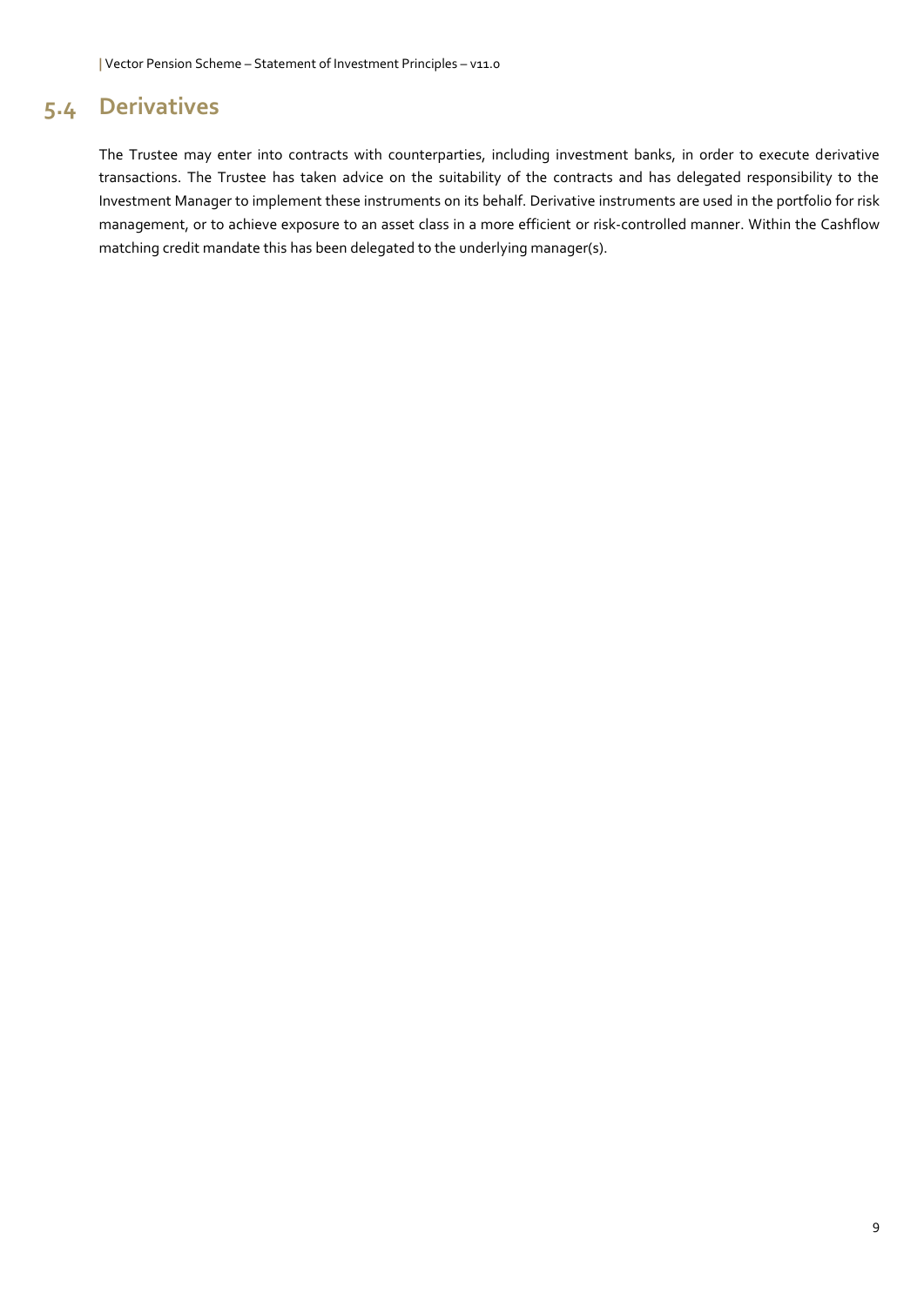# 6 Monitoring

#### **6.1 Investment Manager**

The Trustee will monitor the performance of the Investment Manager against the agreed performance objectives and mandates set.

The Trustee will hold regular meetings with the Investment Manager and/or the Advisers to satisfy themselves that the Investment Manager continues to carry out its work competently and has the appropriate knowledge and experience to manage the assets of the Scheme.

In any event the Trustee will formally review the progress and performance of the Investment Manager every year. As part of this review, the Trustee will consider whether the Investment Manager:

- Is carrying out its work competently. The Trustee will evaluate the Investment Manager based on, amongst other things:
	- The Investment Manager's performance versus its benchmarks.
	- The level of risk within the portfolio given the specified risk tolerances.
- **■** Whether the Investment Manager:
	- Has regard to the need for diversification of investment holdings in accordance with the Investment Management Agreement.
	- Has regard to the suitability of each investment and each category of investment.
	- Has been exercising its powers of investment with a view to giving effect to the principles contained in this SIP, so far as is reasonably practical.

#### **6.2 Advisers**

The Trustee will monitor the advice given by the Advisers on a regular basis.

### **6.3 Statement of Investment Principles**

The Trustee is required to review this SIP on a triennial basis, or, without delay, following changes to the investment strategy, and modify it with consultation from the Advisers and the Company if deemed appropriate. There will be no obligation to change this SIP, the Investment Manager or Advisers as part of such a review.

#### **6.4 Trustee**

The Trustee maintains a record of all decisions taken, together with the rationale in each case.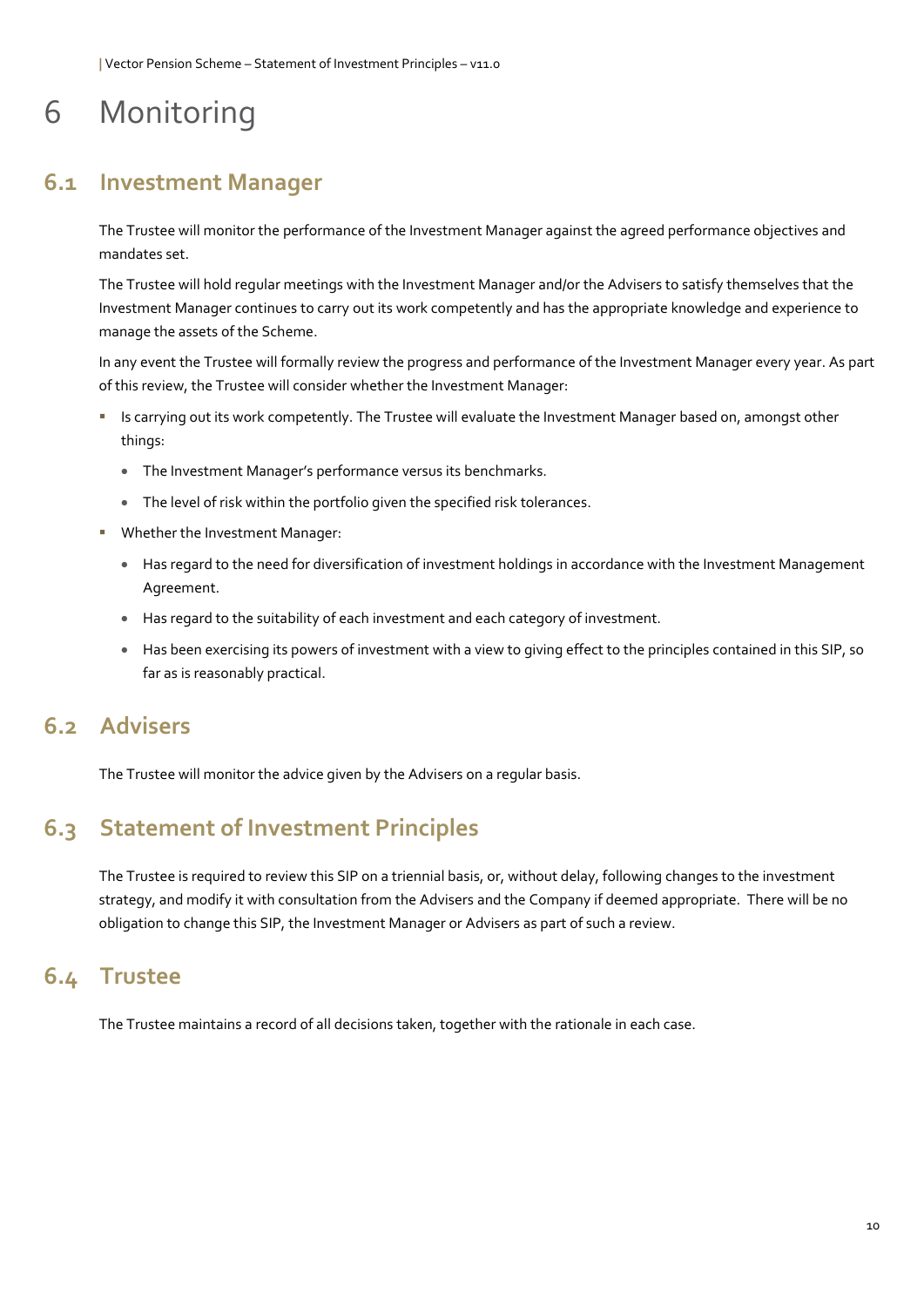# 7 Corporate Governance and ESG

### **7.1 Corporate Governance and Stewardship**

The Trustee and Investment Manager have agreed, and will maintain, formal agreements setting out the scope of the Investment Manager's activities, charging basis and other relevant matters. The Investment Manager has been provided with a copy of this SIP and is required to exercise its powers with a view to giving effect to the principles contained herein and in accordance with subsection (2) of Section 36 of the Pensions Act 1995**.** 

The Trustee has appointed the Investment Manager to implement the Scheme's investment strategy. The Investment Manager manages assets directly on behalf of the Trustee as well as having delegated authority to appoint, monitor and change the Underlying Managers.

The Investment Manager is appointed to carry out its role on an ongoing basis. The Trustee periodically reviews the overall value-for-money of using R&M, and information in relation to costs associated with investing is included in the quarterly monitoring report. The Trustee is satisfied that these arrangements incentivise the Investment Manager:

- to align its investment strategy and decisions with the Trustee's investment policies, such as their return target and the restrictions detailed in the Investment Management Agreement, and
- to assess and make decisions based on the medium- to long-term financial and non-financial performance of issuers of debt or equity, and to engage with such issuers to improve this medium- to long-term performance. The success of such engagement will contribute to the Scheme's performance, which is measured relative to the Trustee's long-term performance objectives.

The Scheme's investments are generally made via pooled investment funds, in which the Scheme's investments are pooled with those of other investors. As such, direct control of the process of engaging with the companies that issue these securities, whether for corporate governance purposes (such as capital structure) or other financially material considerations, is delegated to the Underlying Managers.

The Trustee has delegated responsibility for monitoring and voting on decisions relating to their Underlying Manager holdings to the Investment Manager. The Investment Manager has in place a voting policy which sets out how it will aim to vote at a general meeting of a pooled fund. For any special resolutions or extraordinary general meetings, the proposed votes of the Investment Manager are subject to additional sign-off by the appropriate representative from the Investment Manager.

The Investment Manager undertakes regular reviews of all Underlying Managers. These reviews incorporate benchmarking of performance and fees, with some managers on performance-related fees as well as performance reviews (including understanding key drivers of performance), investment due diligence meetings and operational due diligence reviews. The Investment Manager reviews the governance structures of Underlying Managers, as well as assessing whether their fees, expenses (and any other charges) are in line with industry peers at inception and from time to time whilst invested.

Where it can be determined, the Investment Manager assesses whether Underlying Manager remuneration arrangements are aligned with the Trustee's objectives. The method and time horizon for evaluating and remunerating Underlying Managers is determined by criteria set by the Investment Manager, as detailed above.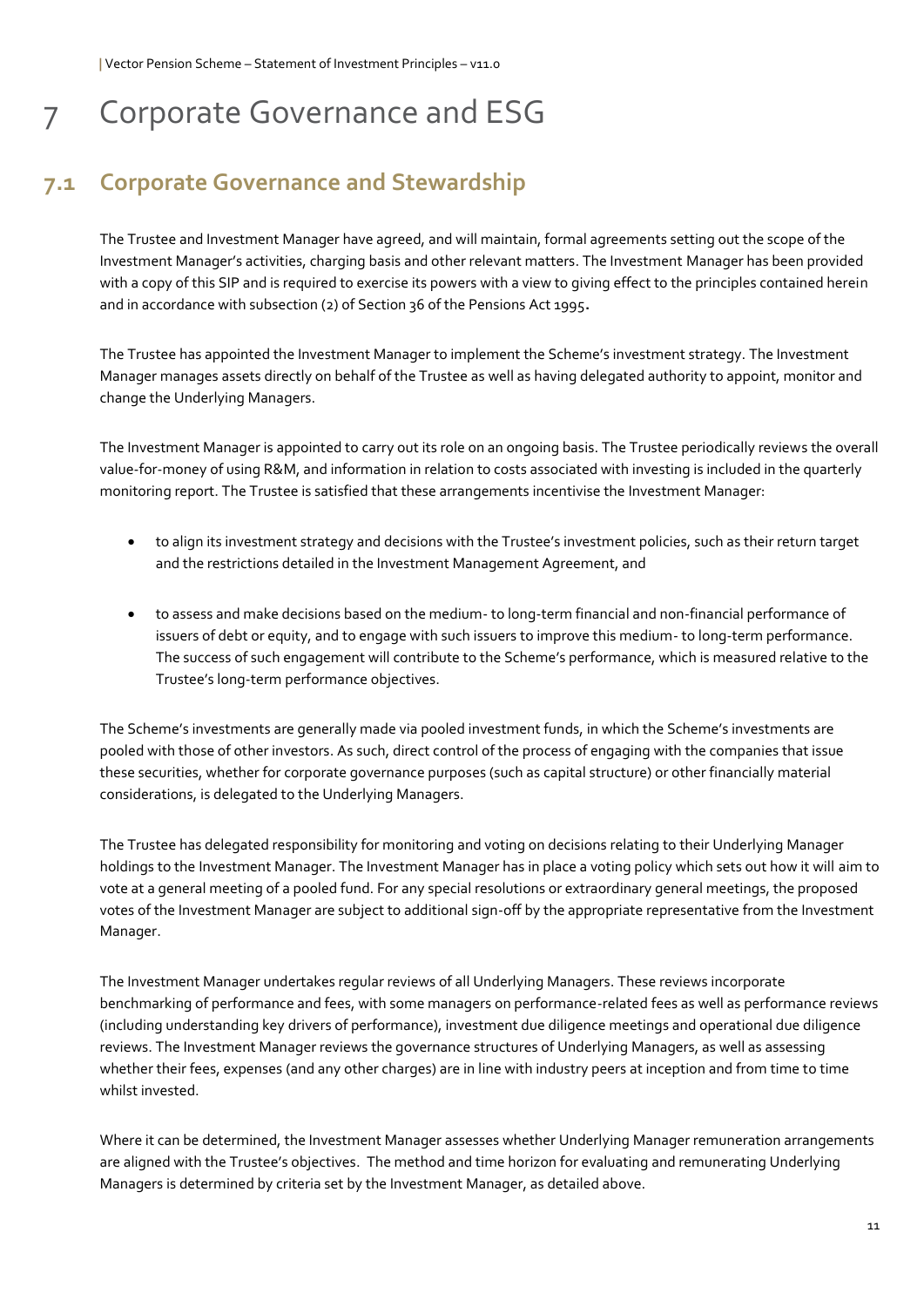The Trustee acknowledges the inherent potential for conflicts of interest which exist as part of ongoing Investment management business activities. As an FCA regulated firm, the Investment Manager is required to prevent or manage conflicts of interest. Where Underlying Managers are also regulated, they are likely to be subject to such requirements to manage conflicts of interest as are applicable in their jurisdiction of incorporation or operations. The Investment Manager directly monitors these as part of their regulatory filings (where available), the Investment Manager also monitors this as part of ongoing review. The Investment Manager's Conflict of Interest policy is available publicly here: [https://riverandmercantile.com/Asp/uploadedFiles/file/Corporate\\_Governance/RMG\\_Conflicts\\_of\\_Interest\\_Pol](https://riverandmercantile.com/Asp/uploadedFiles/file/Corporate_Governance/RMG_Conflicts_of_Interest_Policy.pdf) [icy.pdf](https://riverandmercantile.com/Asp/uploadedFiles/file/Corporate_Governance/RMG_Conflicts_of_Interest_Policy.pdf)

The Investment Manager oversees the turnover costs incurred by Underlying Managers as part of its ongoing monitoring process and evaluates such costs to determine if they are in line with peer groups and the Investment Manager's expectations. Where there are material deviations the Investment Manager engages with Underlying Managers to understand the rationale for such deviations and take appropriate action.

### **7.2 Financially material investment considerations**

These considerations which include the below "Risks" can affect the long-term financial performance of investments and can (but do not have to) include environmental, social and governance factors (otherwise known as "ESG") where relevant. The Trustee's policy is to delegate consideration of financially material factors to the Investment Manager who considers these when constructing the portfolio, including looking at Underlying Managers. All references to ESG relate to financial factors only. All references to ESG also include climate change. As part of this approach the Trustee reviews some key metrics on (usually) a quarterly basis that are provided by the Investment Manager covering environmental, social and governance factors which enable them to question the Investment Manager. If the Trustee is not comfortable with the metrics presented they will ask the Investment Manager to provide an update on the reasons behind these scores.

ESG factors and stewardship are considered, in the context of long term performance, by the Investment Manager as part of the manager selection criteria. This review occurs before they are approved for investment in the portfolio. Once an Underlying Manager is appointed, the Investment Manager monitors the ESG implementation and ongoing compliance with other factors, such as stewardship, as a part of overall engagement. It is not currently the policy of the Trustee to review and monitor these reports but rather to engage with the Investment Manager based on the quarterly portfolio monitoring as required.

#### **7.3 Non-financial matters**

The Trustee does not at present take into account non-financial matters (such as members' ethical considerations, social and environmental impact matters or future quality of life considerations for members and beneficiaries) when making investment decisions as there is no likely common view on any ethical matters which members are likely to hold. At this time the Trustee has no plans to seek the views of the membership on ethical considerations.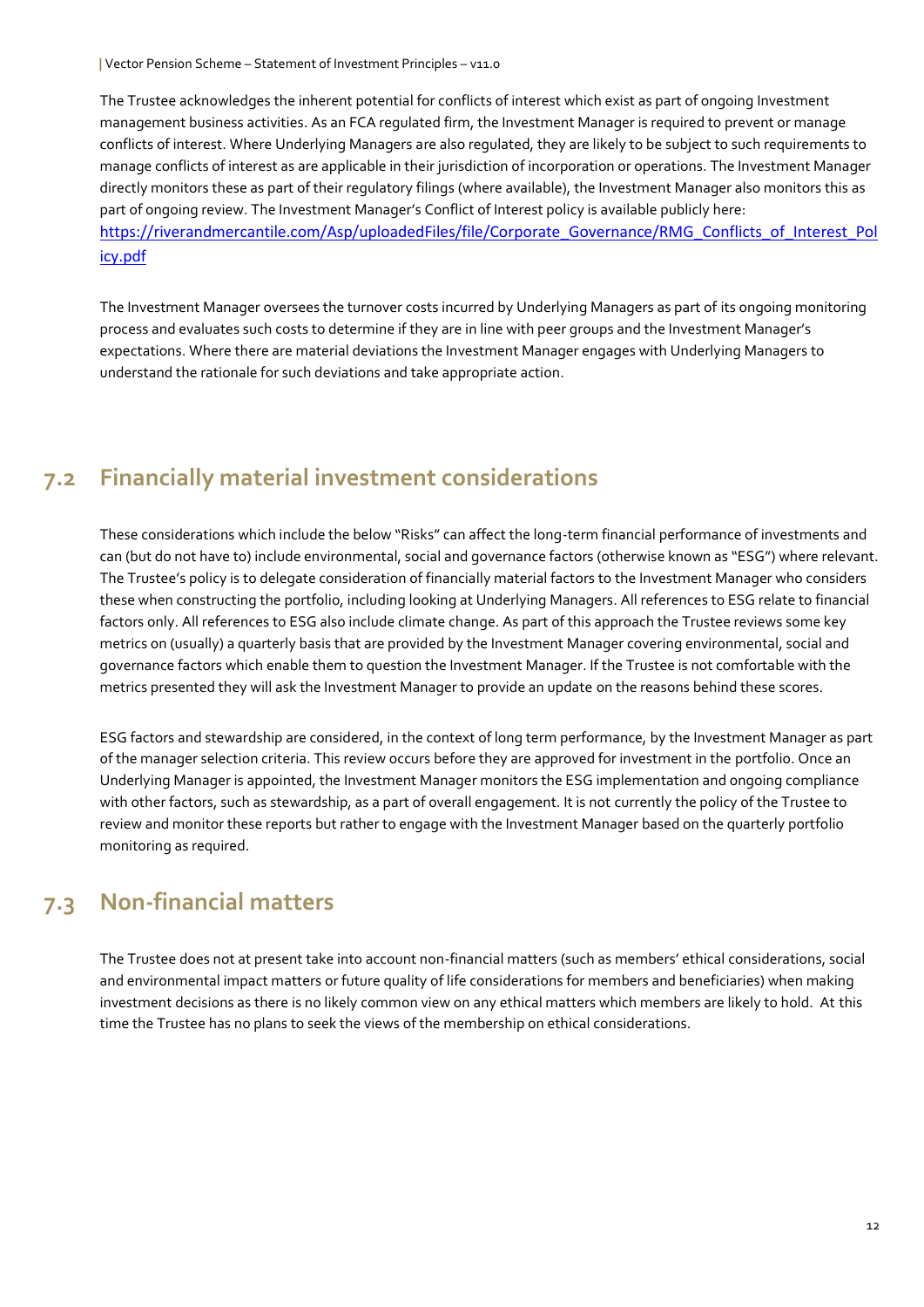# 8 Risks

The Trustee recognises a number of risks involved in the investment of assets of the Scheme:

- **i. Funding and asset/liability mismatch risk –** the risk that the funding level is adversely affected due to a mismatch between the assets and liabilities. This risk is managed in the following ways:
	- The Trustee has framed their investment objective (as described in Section 3) relative to a proxy for the Scheme's liabilities using a gilt curve. The Trustee monitors the change in the liabilities relative to the change in asset values on a quarterly basis.
	- The Trustee also recognises the risk of a negative impact on the funding level due to changes in the actuarial assumptions used to calculate the liabilities and variation in experience. This is managed through aiming for a higher overall investment return than is implied by the liabilities.
	- **■** When setting and reviewing investment strategy, the Trustee examines how the investment strategy impacts on downside risk as set out in Section 3. Downside risk is measured by reference to the change in the value of the liabilities due to financial market factors (primarily interest rates and inflation) and can therefore be assessed as part of the quarterly review process.
	- **·** This risk is also monitored through regular actuarial and investment reviews.
	- **E** A liability hedge has been implemented specifically to reduce this risk.
- **ii. Underperformance risk –** the risk of underperforming the benchmarks and objectives agreed by the Trustee. This risk is minimised using the following techniques:
	- **EXP** Appropriate diversification across asset classes, within sectors and between individual stocks to minimise the effect of a particular stock or sector performing badly.
	- The use of instruments and strategies designed to control the extent of downside exposure.
	- The use of passive management for assets classes where the downside risk of active management is considered too high.
	- Regular monitoring of the active managers' performance, processes and capabilities with respect to their mandate, and by use of more than one manager to avoid over exposure to one organisation.

In addition, the Trustees have agreed with the Investment Manager specific risk parameters for the Growth assets, these are set out in the Investment Management Agreement.

- **iii. Country risk –** the risk of an adverse influence on investment values from political intervention is reduced by diversification of the assets across several countries.
- **iv. Concentration risk –** the risk of an adverse influence on investment values from the concentration of holdings is reduced by the diversification of the assets.
- **v. Mismanagement risk –** the risk of unsuitable investment activity by the Investment Manager. This is addressed in the Investment Management Agreement with the Investment Manager which contains a series of restrictions. The activity and processes of the underlying investment managers are monitored regularly by the Investment Manager on behalf of Trustee.
- **vi. Default risk –** the risk of income from assets not being paid when promised. This is addressed through the restrictions set out in the Investment Management Agreement. In particular exposure to corporate, high yield or emerging market bonds is managed using diversified portfolios of such bonds and setting minimum credit ratings and concentration limits.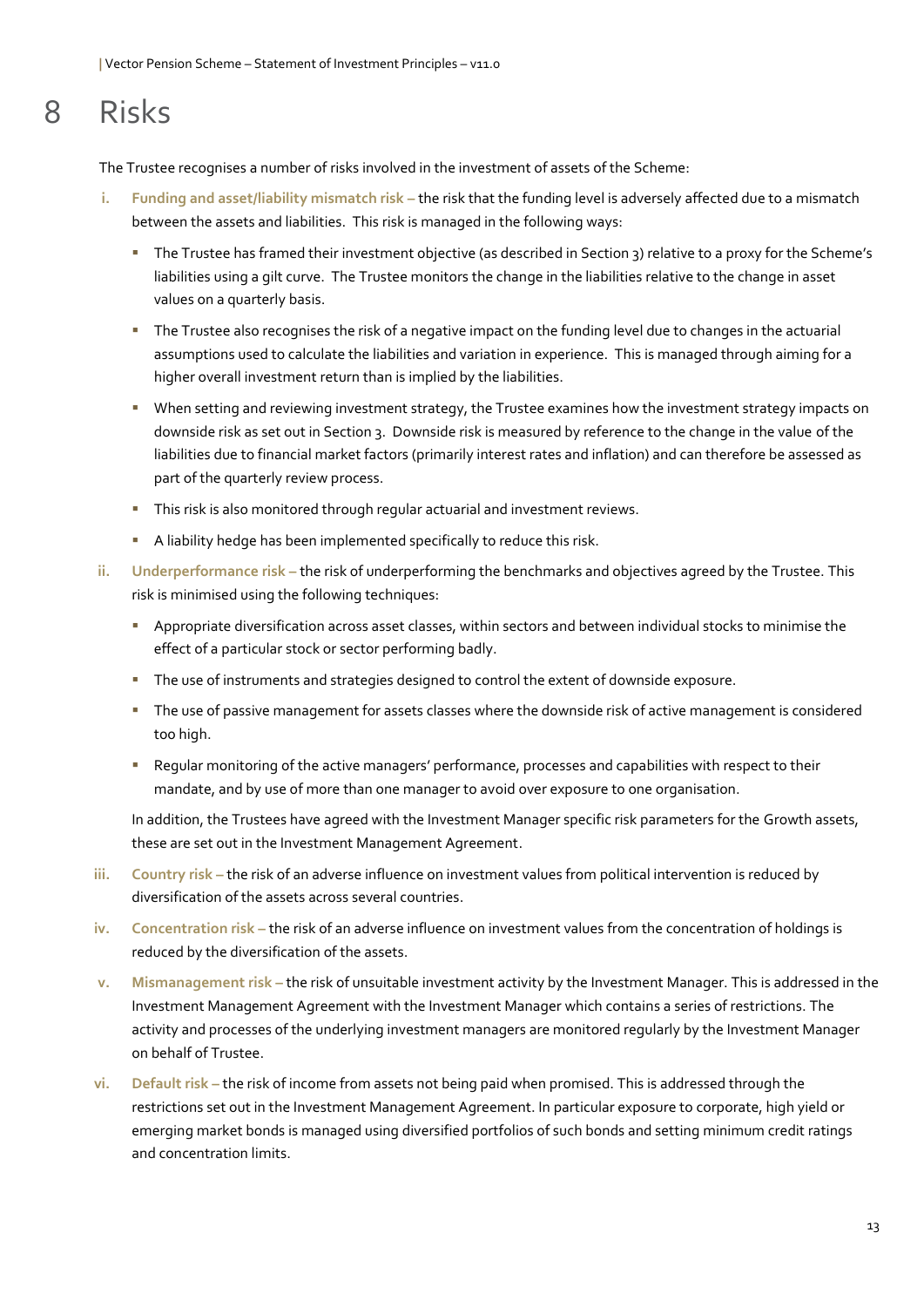- **vii. Organisational risk –** the risk of inadequate internal processes leading to problems for the Scheme. This is addressed through regular monitoring of the Investment Manager and Advisers.
- **viii. Counterparty risk –** the risk of the counterparty to an agreement not carrying out his side of the deal. Where derivatives are used, the risk of counterparty default is reduced through the requirement in the relevant documentation that regular collateral payments be made. It is also considered in the selection of counterparties and the incorporation of protection mechanisms in the documentation in the event of a downgrade in credit quality of an existing counterparty.
- **ix. Liquidity / Cash flow risk –** the risk that the Scheme is unable to realise sufficient assets to pay cash flow requirements when required. This is addressed through the monitoring of the cash flow requirement of the Scheme to control the timing of any investment/disinvestment of assets. The Scheme has put in place a Cashflow matching credit allocation specifically tailored to its projected future cash needs.
- **x. Currency risk –** the risk that fluctuations in the value of the overseas currencies can affect the total return of the Scheme's investments when compared to a Sterling benchmark. The Trustee has elected to give the Investment Manager discretion to hedge currency exposure in the Growth assets.
- **xi. Sponsor risk –** the risk of the Company ceasing to exist or having insufficient resources to meet the agreed recovery plan, which for reasons of prudence, has been taken into account when setting the asset allocation strategy. The Trustee regularly reviews the covenant of the Company.
- **xii. ESG risk** the risk of adverse performance due to ESG related factors including climate change. This is addressed by the Investment Manager's ESG assessment at the point of the investment with Underlying Managers. A summary of the overall ESG characteristics in the portfolio is included in the quarterly governance report.

The Trustee will keep these risks and how they are measured and managed under regular review.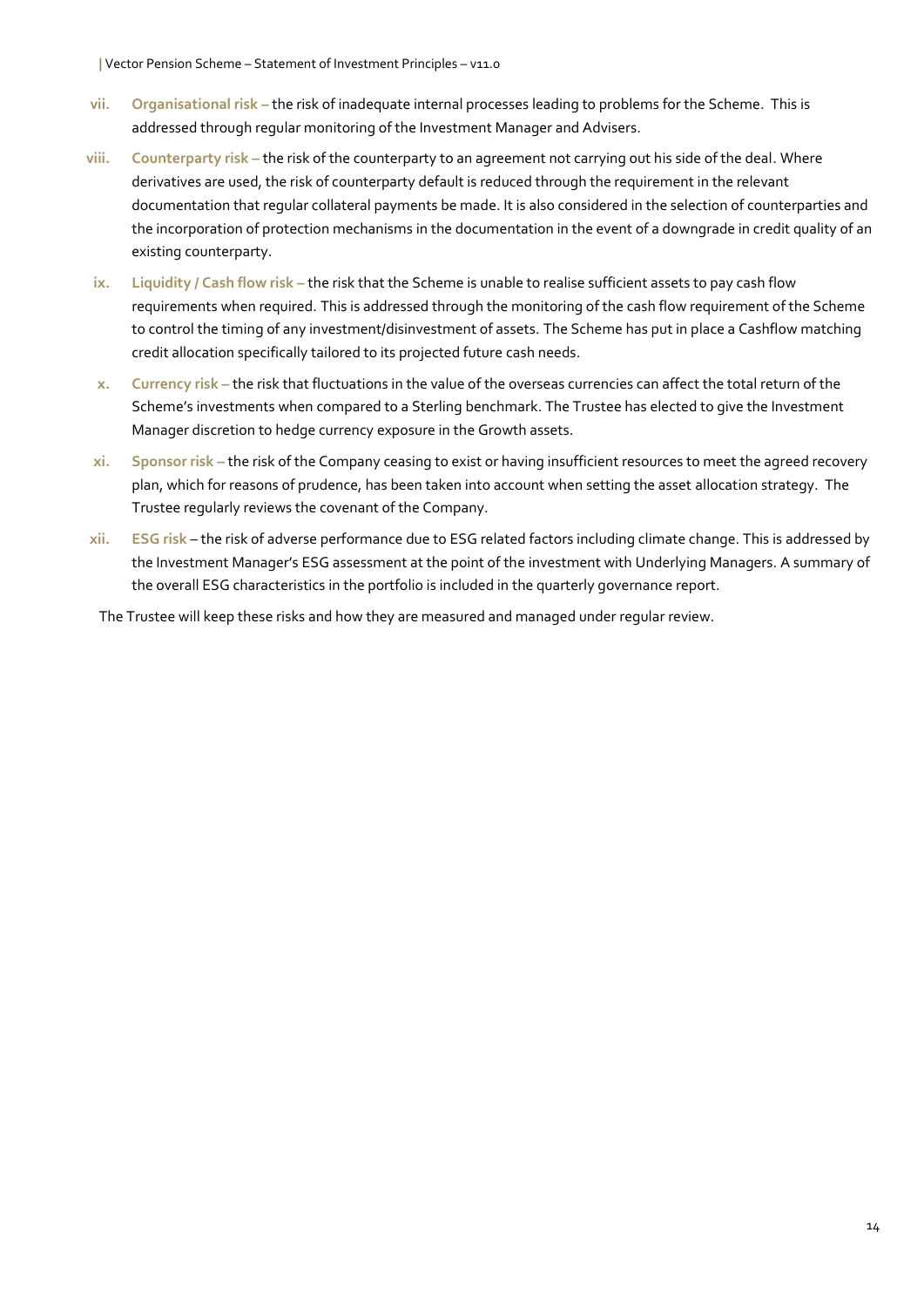### 9 Other Issues

### **9.1 Statutory Funding Objective**

The Trustee will obtain and consider proper advice on the question of whether the investments and investment strategy are satisfactory having regard to both the investment objectives and the requirement to meet any statutory funding requirements. The funding position is reviewed periodically by the Scheme Actuary, with a full actuarial valuation normally every three years.

The Trustee will consider with the Investment Adviser and the Scheme Actuary whether the results of these actuarial valuations suggest that any change to investment strategy is necessary to ensure continued compliance with the statutory funding objective.

### **9.2 Additional Voluntary Contributions ("AVCs")**

Members of the Scheme had the opportunity to pay AVCs, which were invested and used to increase pension benefits at retirement, or in the event of death. The Trustee established the arrangements under which these contributions were invested – details are given in Appendix B The Trustee's objectives are to maximise, as far as is reasonable and sensible in terms of exposure to risk, the value of the member's contributions plus investment returns, within the constraints imposed by the member's choice of investments, and to provide members with a choice of investment. All AVC funds are now closed to further contributions.

### **9.3 Realisation of Assets**

The Trustee policy is that there should be sufficient investments in liquid or readily realisable assets to meet unexpected cash flow requirements in the majority of foreseeable circumstances so that realisation of assets will not disrupt the Scheme's overall investment strategy.

The majority of the Scheme's Growth assets are held in pooled funds, most of which can be realised easily if the Trustee so require. Whilst the Investment Manager has discretion to invest in illiquid and non-readily realisable assets, limits are placed on the extent to which such assets can be used, and these are set out in the Investment Management Agreement.

### **9.4 Custody**

The Trustee is required to ensure that adequate custody arrangements are in place for the safekeeping of assets of the Scheme.

The Trustee has appointed CACEIS Bank. as the Custodian. Although the Trustee has a direct contractual relationship with the Custodian, the appointment and monitoring of the Custodian is delegated to the Investment Manager.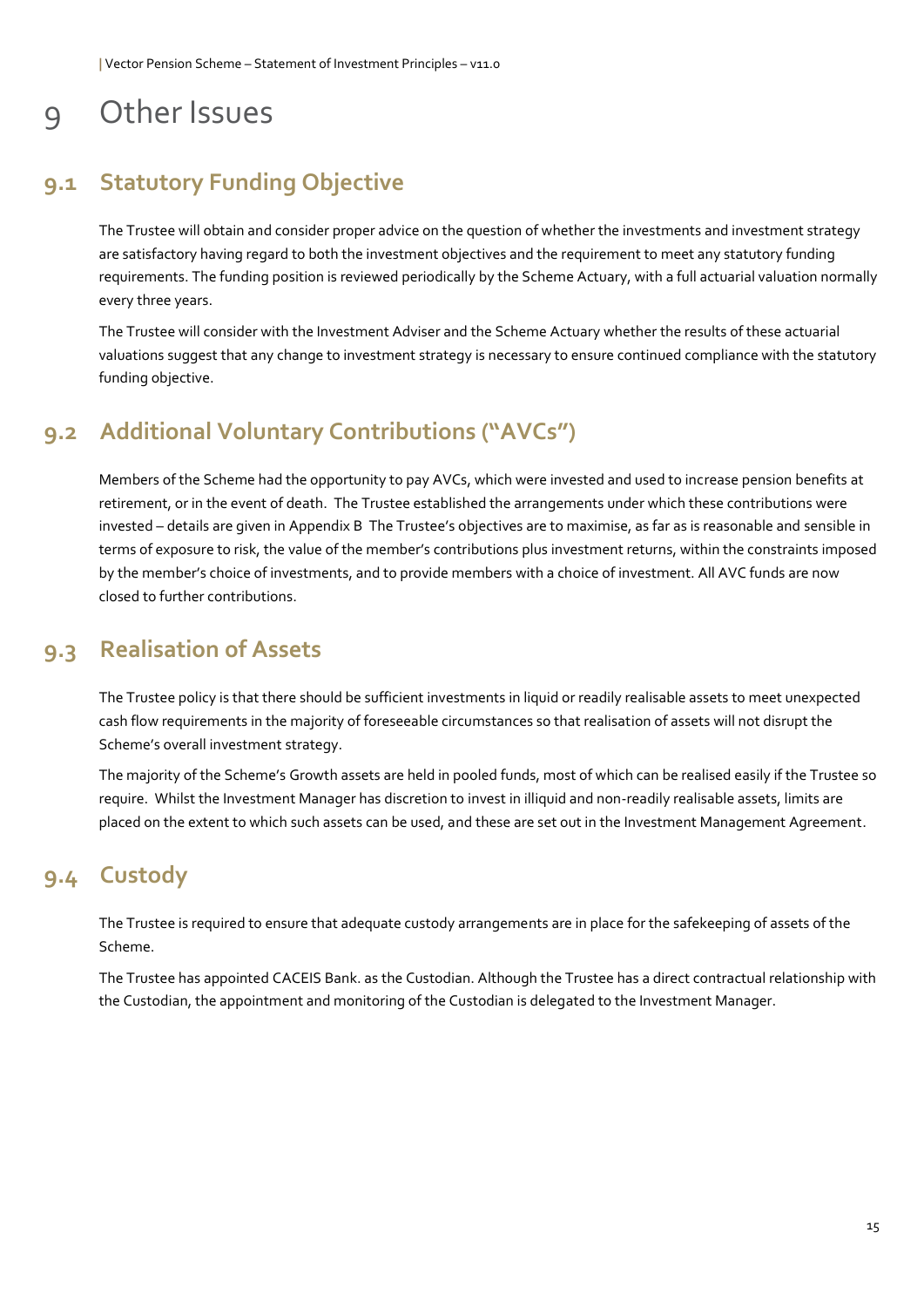## Appendix A – Responsibilities

### Trustee Directors

The Trustee of the Scheme is responsible for, amongst other things:

- **i.** Determining the investment objectives of the Scheme and reviewing these from time to time.
- **ii.** Agreeing an investment strategy designed to meet the investment objectives of the Scheme.
- **iii.** Reviewing the content of the SIP on at least a triennial basis and modifying it, if deemed appropriate, in consultation with the Advisers and after consultation with the Sponsoring Employer.
- **iv.** Reviewing the suitability of the general investment policy following the results of each actuarial or investment review, in consultation with the Advisers.
- **v.** Assessing the quality of the performance and processes of the Investment Manager by means of regular reviews of the investment results and other information, by way of meetings and written reports, in consultation with the Advisers.
- **vi.** Appointing and dismissing Advisers and the Investment Manager, to whom the Trustee have delegated day to day management of the Scheme's assets.
- **vii.** Assessing the ongoing effectiveness of the Advisers and custodian. Ongoing assessment to be considered at quarterly Trustee meetings, with a more formal review to be conducted annually.
- **viii.** Appointing and monitoring the custodian(s) where applicable.
- **ix.** Consulting with the Sponsoring Employer when reviewing investment policy issues.
- **x.** Monitoring compliance of the investment arrangements with the SIP on an ongoing basis.
- **xi.** Advising the Advisers of any changes to Scheme benefits and significant changes in membership.

#### Investment Managers

The Investment Manager will be responsible for, amongst other things:

- **i.** At their discretion, but within the guidelines set out in the Investment Management Agreement, implementing changes in the asset mix and selecting and undertaking transactions in specific investments within each asset class to achieve the stated objective.
- **ii.** Investing the Growth assets in accordance with the Investment Management Agreement, including:
	- **EXECT** Setting the asset allocation within ranges and dynamically changing this over time.
	- Appointing and removing investment managers where appropriate.
	- **Ensuring appropriate diversification of the assets.**
- **iii.** Investing the Collateral and liability hedging assets in accordance with the Investment Management Agreement, including:
	- Implementation of the derivative contracts (including interest rate and inflation swap contracts, swaption contracts and total return swaps) having due regard to the gilts portfolio, liabilities of the Scheme and overall cost to the Scheme.
	- Purchasing of gilts as required to act as part of the Scheme's liability hedge and meet its collateral requirements, paying due regard to the liabilities and costs of any purchase.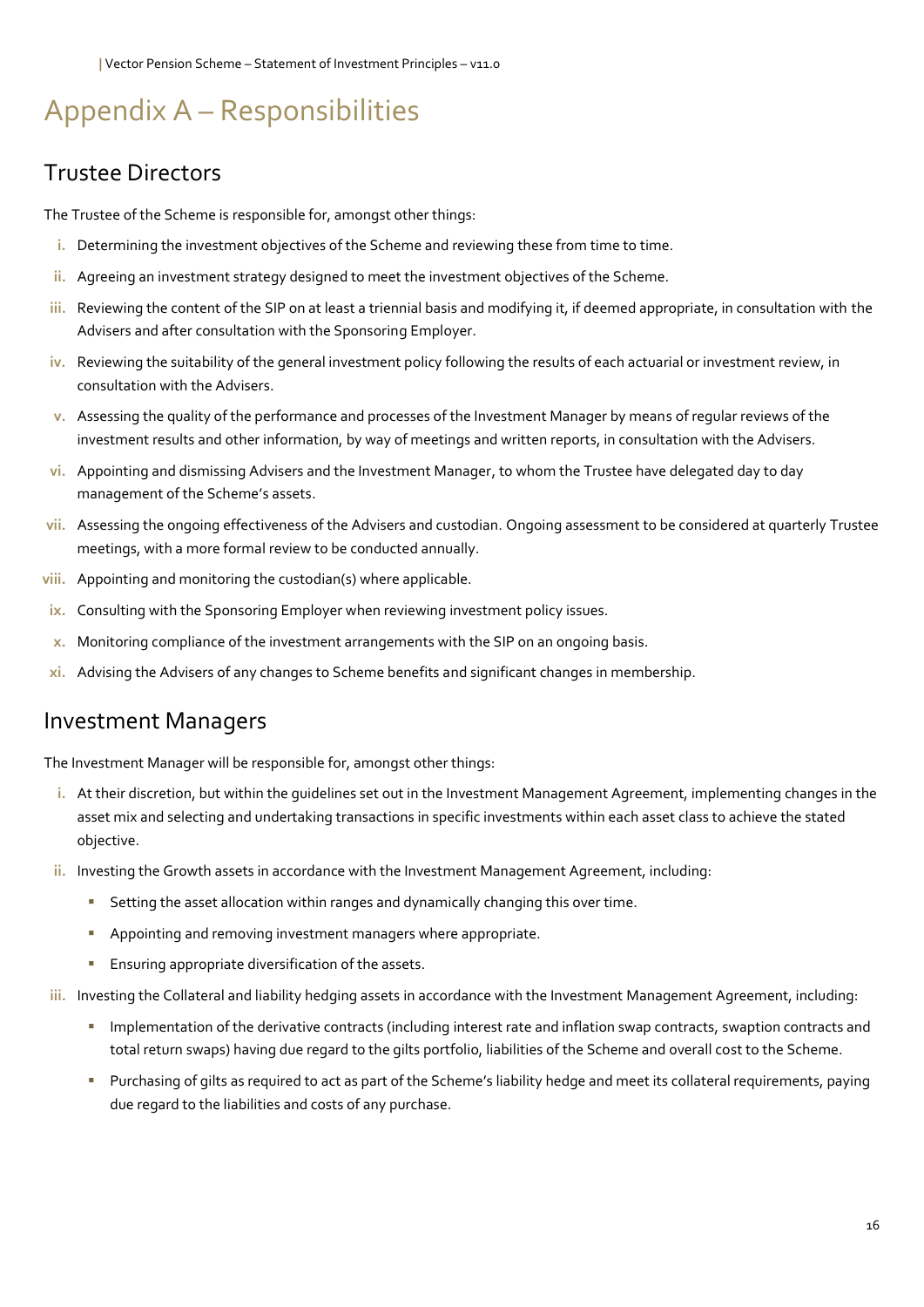- **iv.** Implementing the equity derivative contracts in accordance with the parameters specified in the IMA.
- **v.** Collateral management in respect of the Scheme's derivative contracts.
- **vi.** Providing the Trustee with sufficient information each quarter to facilitate the review of its activities, including:
	- A report of the strategy followed during the quarter.
	- **The rationale behind past and future strategy.**
	- A full valuation of the assets and a performance summary.
	- A transaction report and cash reconciliation report (if requested).
	- Any corporate actions taken.
- **vii.** Providing information, as requested by the Trustee's auditors, for the preparation of the Scheme's annual accounts
- **viii.** Informing the Trustee immediately of:
	- Any breach of this SIP that has come to its attention.
	- Any serious breach of internal operating procedures.
	- Any material change in the knowledge and experience of those involved in the Scheme's investments.
	- Any breach of investment restrictions agreed between the Trustee and the Investment Managers (including the Cashflow matching credit manager).

#### Investment Adviser

The Investment Adviser will be responsible for, amongst other things:

- **i.** Assisting the Trustee in reviews of the SIP.
- **ii.** Advising the Trustee on the appropriate split between the Growth assets, Collateral and liability hedge assets and cashflow matching credit assets.
- **iii.** Advising the Trustee on the composition of the Liability Benchmark Portfolio and Investment Objective.
- **iv.** Advising the Trustee how any changes within the Scheme's benefits, membership and funding position may affect the manner in which the assets should be invested.
- **v.** Advising the Trustee of changes in the investment environment that could present either opportunities or problems for the Scheme and the action taken by the Investment Manager as a result.

### Scheme Actuary

The Scheme Actuary will be responsible for, amongst other things:

- **i.** Liaising with the Investment Adviser on the suitability of the Scheme's investment strategy.
- **ii.** Performing the triennial (or more frequently as required) valuations and advising on the appropriate contribution levels.
- **iii.** Commenting on the appropriateness of the investment strategy relative to the liabilities of the Scheme at the triennial valuations.
- **iv.** Advising the Trustee and Investment Adviser of any changes to contribution levels and the funding level.

### Custodian

The Custodian will be responsible for, amongst other things:

**i.** Safe-keeping and administration of all the directly held assets.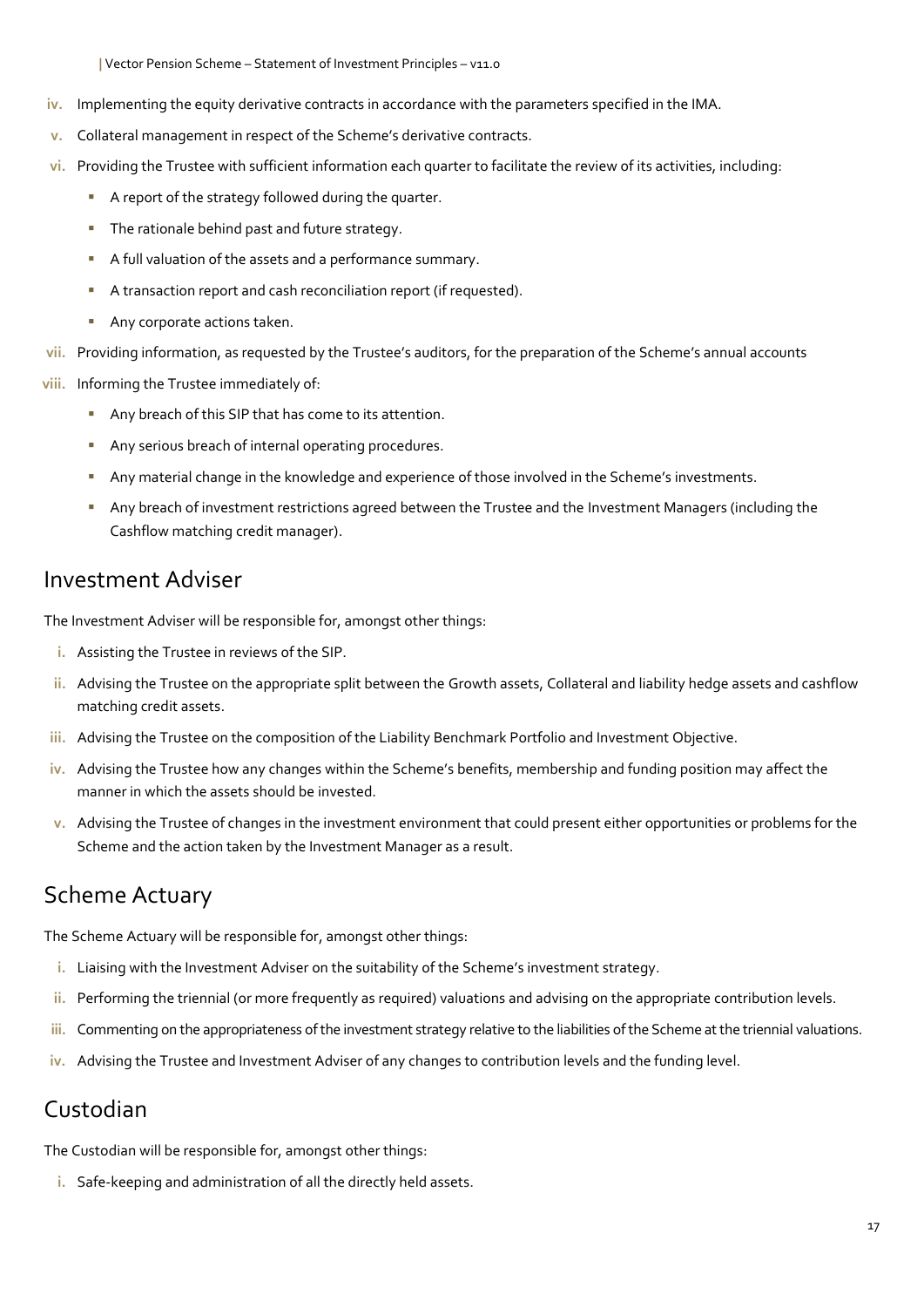- **ii.** Collecting income from assets and transferring it to the Trustee.
- **iii.** Processing all tax reclaims in a timely manner.
- **iv.** Reconciling records of assets held with those of the Investment Manager.

### Legal Adviser

The Legal Adviser will be responsible for, amongst other things:

**i.** Liaising with the Trustee to ensure legal compliance.